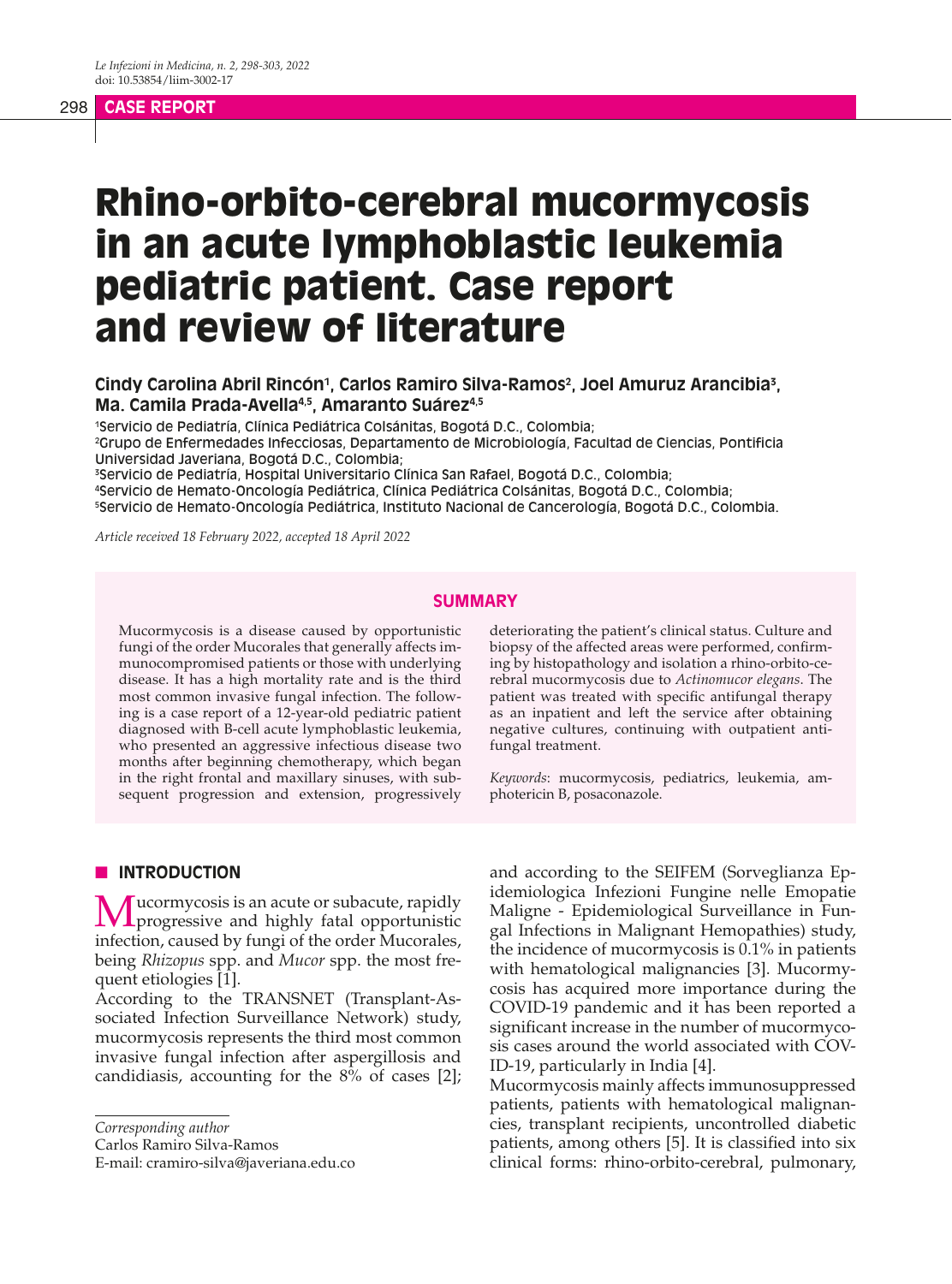cutaneous, gastrointestinal, disseminated and infrequent rare forms (e.g. endocarditis, osteomyelitis, among others) [6].

Rhino-orbito-cerebral mucormycosis is the most common form in diabetic patients and the second most common form in oncologic and transplant patients. It occurs after inhalation of sporangiospores that reach the paranasal sinuses, spread and invade the palate, sphenoid sinus, cavernous sinus, orbits and reach into the skull and brain. Symptoms of sinusitis and periorbital cellulitis are the initial clinical manifestations. It can also include ocular pain, facial numbness, blurred vision, blepharopsis, among others [6]. Confirmatory diagnosis is done by histopathology and fungi isolation, but estimation of damage caused by infection is done by imaging studies [6].

Here we report a rhino-orbito-cerebral mucormycosis in a pediatric patient diagnosed with an oncologic disease.

# **n CASE REPORT**

A 12-year-old male patient from the department of Huila, originally from San Vicente del Caguán municipality, department of Caquetá, Colombia, diagnosed with high-risk B-cell acute lymphoblastic leukemia due to the presence of the Philadelphia chromosome, who started chemotherapy with the "total therapy" protocol in the department of Huila, which had to be suspended on multiple occasions due to complications that occurred during therapy, attended to the Pediatric Oncology and Pediatric Infectology Services of the "Instituto Nacional de Cancerología", Bogotá D.C., Colombia [7].

Two months after receiving chemotherapy, the patient attended to the chemotherapy emergency department presenting a clinical picture characterized by fever up to 39°C associated with severe right hemicranial headache, purulent rhinorrhea and foreign body sensation in the ipsilateral nostril. The following day, erythema and right eyelid edema were observed, with ocular opening limitation and the presence of necrotic crusts in both nostrils. For that reason, a simple skull tomography was requested (Figure 1).

The patient was evaluated by the ophthalmology and otorhinolaryngology services, who considered a possible diagnosis of bacterial or fungal

| Case           | Author                               | Year | Age/Sex | <b>Species</b>            | Type of leukemia                                          | Need of<br>surgery | Antifungal<br>treatment                         | Sequelae                               |
|----------------|--------------------------------------|------|---------|---------------------------|-----------------------------------------------------------|--------------------|-------------------------------------------------|----------------------------------------|
| $\mathbf{1}$   | Almannai<br>et al. [12]              | 2013 | 3/F     | Rhizopus spp.             | B-cell precursor<br>acute<br>lymphoblastic<br>leukemia    | Yes                | amphotericin<br>B, caspofungin,<br>posaconazole | Left lower<br>eyelid<br>ectropion      |
| $\overline{2}$ | Cofré<br>et al. [13]                 | 2015 | 2/F     | Rhizopus<br>arrhizus      | Acute<br>lymphoblastic<br>leukemia-L1                     | <b>Yes</b>         | amphotericin<br>B, caspofungin,<br>posaconazole | None                                   |
| 3              | De Leonardis<br>et al. [14]          | 2015 | 12/F    | None*                     | High-risk T-cell<br>acute<br>lymphoblastic<br>leukemia    | <b>Yes</b>         | amphotericin<br>B, caspofungin,<br>posaconazole | Mild cosmetic<br>impairment            |
| $\overline{4}$ | Mutchnick<br>et al. [15]             | 2015 | 2/M     | Mucor spp.                | B-cell precursor<br>acute lymphocytic<br>leukemia         | Yes                | amphotericin B,<br>posaconazole,<br>micafungin  | Binocular<br>vision                    |
| 5              | <b>Jensen</b><br>et al. [16]         | 2017 | 3/F     | Lichteimia<br>corymbifera | Moderate-risk<br>Pre-B acute<br>lymphoblastic<br>leukemia | Yes                | amphotericin B,<br>posaconazole,<br>terbinafine | Loss of vision<br>on the right<br>side |
| 6              | Ojeda-<br>Diezbarroso<br>et al. [17] | 2019 | 12/F    | Rhizopus<br>oryzae        | Acute<br>lymphoblastic<br>leukemia-L2                     | <b>Yes</b>         | amphotericin B,<br>posaconazole                 | None                                   |

**Table 1** - Review of literature of mucormycosis in pediatric patients diagnosed with leukemia.

\* Fungal hyphae were seen in the histopathology but isolation in cultures were negative.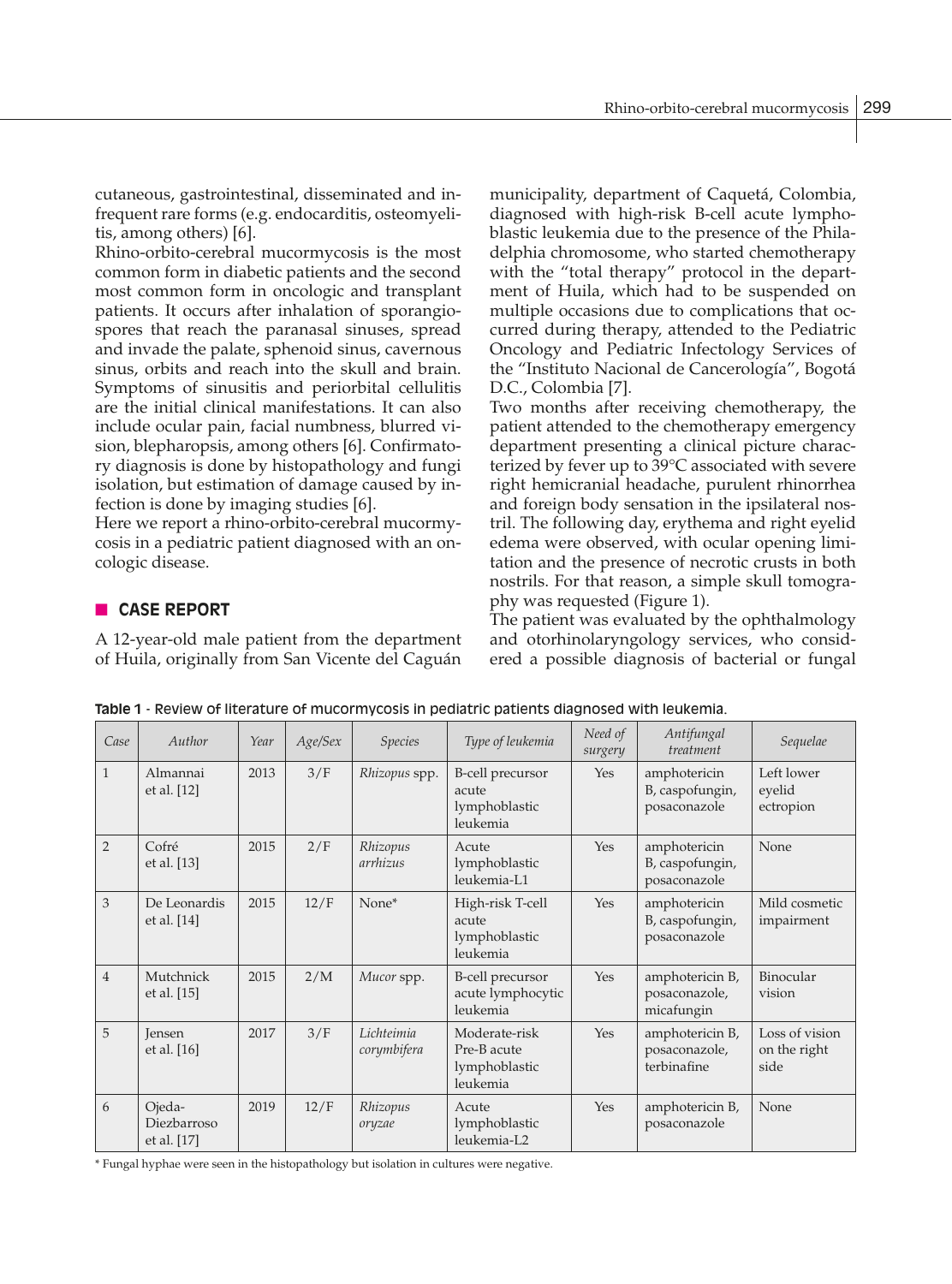infection, so antimicrobial treatment with fluconazole and cefepime at therapeutic doses was started, showing unsuccessful response with sudden deterioration of the clinical picture, requiring transfer and management in the pediatric intensive care unit, and initiation of inotropic and vasopressor support measures.

Once stable, a biopsy of the nasal septum, right maxilla, sphenoid sinus, periorbita and orbit of the same side was taken.

A histopathological examination was performed with hematoxylin and eosin staining, in which the presence of non-septate broad filamentous fungi with right-angled branches along with areas of necrosis were identified. Due to the unavailability of liposomal amphotericin B, antimicrobial treatment with posaconazole (dose of 17 mg/kg/ day) and oxacillin (dose of 300 mg/kg/day) was started.

Microbiological studies were performed on tissue biopsies, which were inoculated on Sabouraud's agar. Fungal growth was studied macroscopically and by microscopy after Lactophenol Cotton Blue staining. Culture isolation results were reported ten days after the biopsy was taken, in which growth of colonies compatible with *Actinomucor elegans* were observed. The patient's symptomatology persisted and progressed despite antimicrobial treatment was started, so he was referred to the "Instituto Nacional de Cancerología" where he was admitted two months after the initial diagnosis, in poor general condition, multi-supported, and with septic shock of tegumentary origin.

Management with liposomal amphotericin B was immediately started, in addition to meropenem, oxacillin, vancomycin and metronidazole to improve antibiotic coverage due to septic shock and also to avoid possible co-infections with nosocomial microorganisms. Additionally, a nuclear magnetic resonance of the cerebral and facial massif was performed, in which involvement of the ocular orbit and right skull base due to the fungal rhinosinusitis was evidenced. For this reason, an assessment was requested to the otorhinolaryngology and ophthalmology services, which performed a transnasal functional endoscopy surgery procedure with local debridement and excision of the right orbit for biopsy.

During surgery, a wide nasal perforation was observed with involvement of the right maxilla and sphenoid sinus together with the formation of fibrotic tissue in the right orbit and periorbita. Antibiotic and antifungal management was continued with the addition of nasal washes with saline solution, observing improvement and adequate clinical evolution of the patient. As a sequel, the patient developed amaurosis of the right eye, requiring enucleation of the right eye.

Negative cultures were obtained after two months of antibiotic and surgical management. The patient was discharged after this time and continued outpatient treatment with liposomal amphotericin B and posaconazole until further evaluation pediatric infectious diseases service.

## **N** LITERATURE SEARCH

A literature search was performed in PubMed/ MEDLINE database using the terms "rhinocerebral mucormycosis" and "lymphoblastic leukemia". A total of 32 research papers have been retrieved. Only case reports in which cases were similar to the one presented in this manuscript were considered. A total of seven case reports were included in the review, whose main characteristics have been summarized in Table 1.



**Figure 1** - Simple skull tomography image. Right sinus/ sphenoidal occupation by material with soft tissue density, widening the sinus without cortical disruption.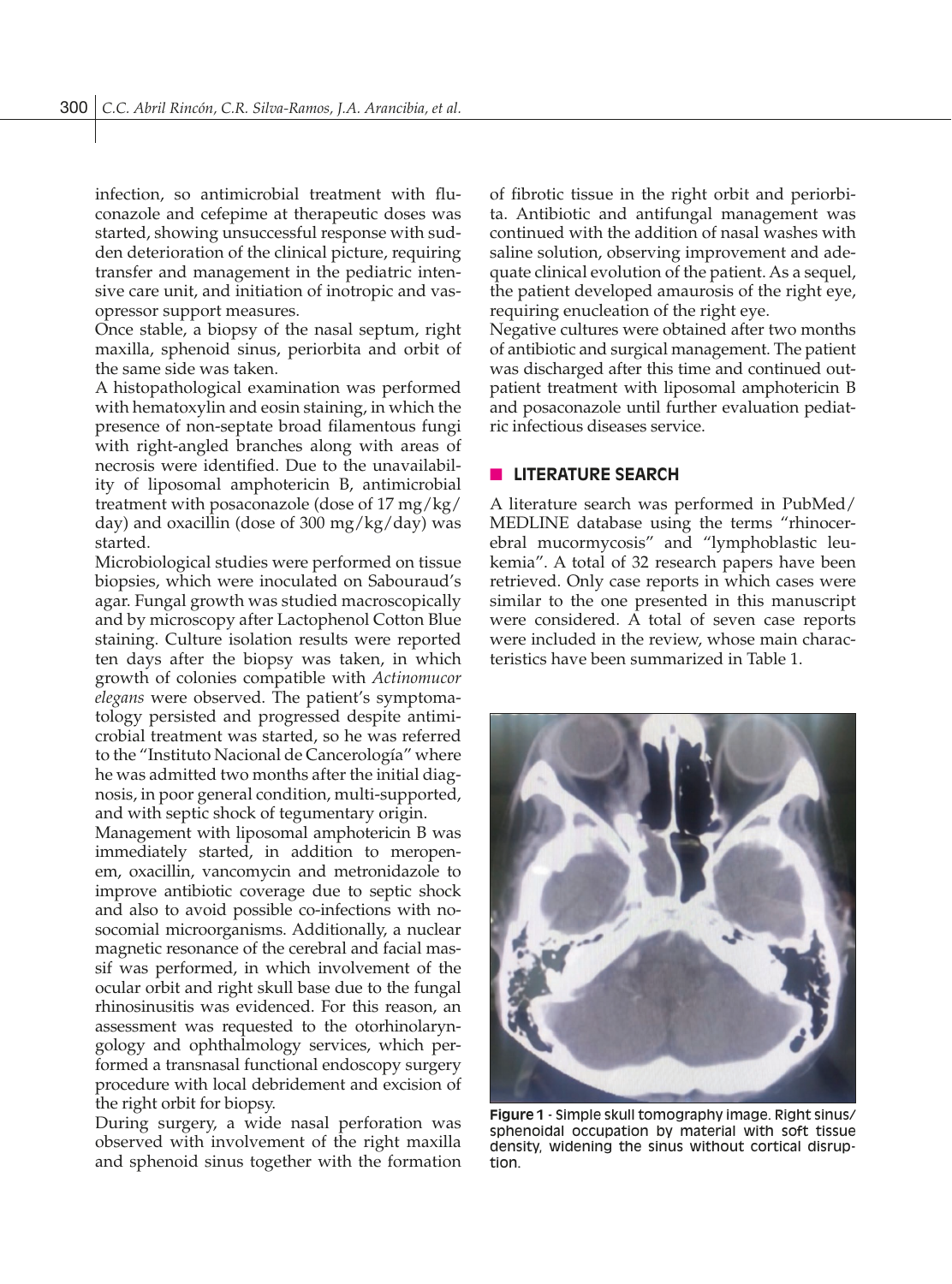## **n** DISCUSSION

Mucormycosis is rapidly progressing, highly aggressive and highly fatal opportunistic infection that usually leads to devastating outcomes, thus it is important to suspect it promptly and treat it as quickly as possible [1]. The risk of developing mucormycosis depends on many factors related to the patient's immune status and underlying diseases that may favor the progression and severity of the infection [1, 6].

Therefore, the approach of mucormycosis is based on four important aspects: first, suspicion and early diagnosis to promptly initiate therapeutic interventions to prevent progressive tissue invasion and devastating sequelae; second, interruption of the underlying predisposing factors and management of the patient's comorbidities; third, the early administration of active antifungal agents and other types of therapeutic methods; and finally, performing a complete surgical debridement to remove all compromised and infected tissues [5, 6, 8].

Mucorales are highly resistant to most antifungals *in vitro*, with amphotericin B being the most effective and active antifungal against mucormycosis; however, other antifungals like posaconazole and isavuconazole are also active [8]. According to the ESCMID (European Society of Clinical Microbiology and Infectious Diseases), ECMM (European Confederation of Medical Mycology) and ECIL-6 (European Conference on Infections in Leukemia), the lipid formulation of amphotericin B should be used as first-line therapy for mucormycosis at a dose of  $5 \,\text{mg/kg}$ / day with a maximum of 10 mg/kg/day in cases of central nervous system involvement [9, 10]. However, the use of triazoles such as posaconazole is controversial. The ECIL-6 recommends posaconazole as maintenance therapy after initial treatment with amphotericin B, and ESCMID and ECMM propose that posaconazole be used as first-line treatment [10, 9].

Surgery is particularly useful in rhino-orbito-cerebral cases and should be performed when necessary. Necrotic and surroundings tissues should be removed as they may also be infected due to the speed of spread of mucormycosis. Tissue debridement combined with medical therapy is associated with a better outcome than medical treatment alone. Those patients with extensive tissue debridement are often left with disfigured areas, thus, plastic surgery can be performed to correct them [8, 11].

Other therapies such as the use of hyperbaric oxygen have been shown to have some antimicrobial activity and can also generate synergy with antimicrobial agents; hyperbaric oxygen can also enhance and improve the cellular immune system, as well as promote tissue repair [11]. However, there are not enough studies that can support whether hyperbaric oxygen is effective in the treatment of mucormycosis.

Although an early diagnosis of the disease was made in the reported case, the initial antimicrobial treatment was not adequate, causing the progression of the infection and therefore the clinical deterioration of the patient, which prolonged his hospitalization and exposed him to complications that could be avoidable. Initial empiric therapy with fluconazole, which should not be used in suspected cases of mucormycosis, as it is an anti-candidal agent with no activity against filamentous fungi, which are by far the main etiologies of severe rhinosinusitis in patients with hematologic malignancies, could have favored the progression of the disease. Delayed surgery time and low serum concentrations of posaconazole may be other reasons for fungal disease progression and poor response to treatment occurred in the present case. Therapeutic drug monitoring may be of great importance in severe and potentially fulminant infections as rhino-orbito-cerebral mucormycosis.

Even with all the delays presented in the management, the patient's evolution was favorable once the appropriate treatment was administered. Although some guidelines suggest that posaconazole can be used as first-line antifungal treatment, in the reported case posaconazole alone did not work, making necessary to begin treatment with amphotericin B before treatment with posaconazole as maintenance therapy. Seven other cases of rhino-orbito-cerebral mucormycosis in pediatric patients with leukemia are reported in the literature [9, 12-18]. Table 1 shows a summary of six of them. One was not included as some information about diagnosis and treatment performed was missing [18]. In the six reported cases, the good performance of sequential therapy with high doses of liposomal amphotericin B and posaconazole was evidenced. Liposomal amphotericin B was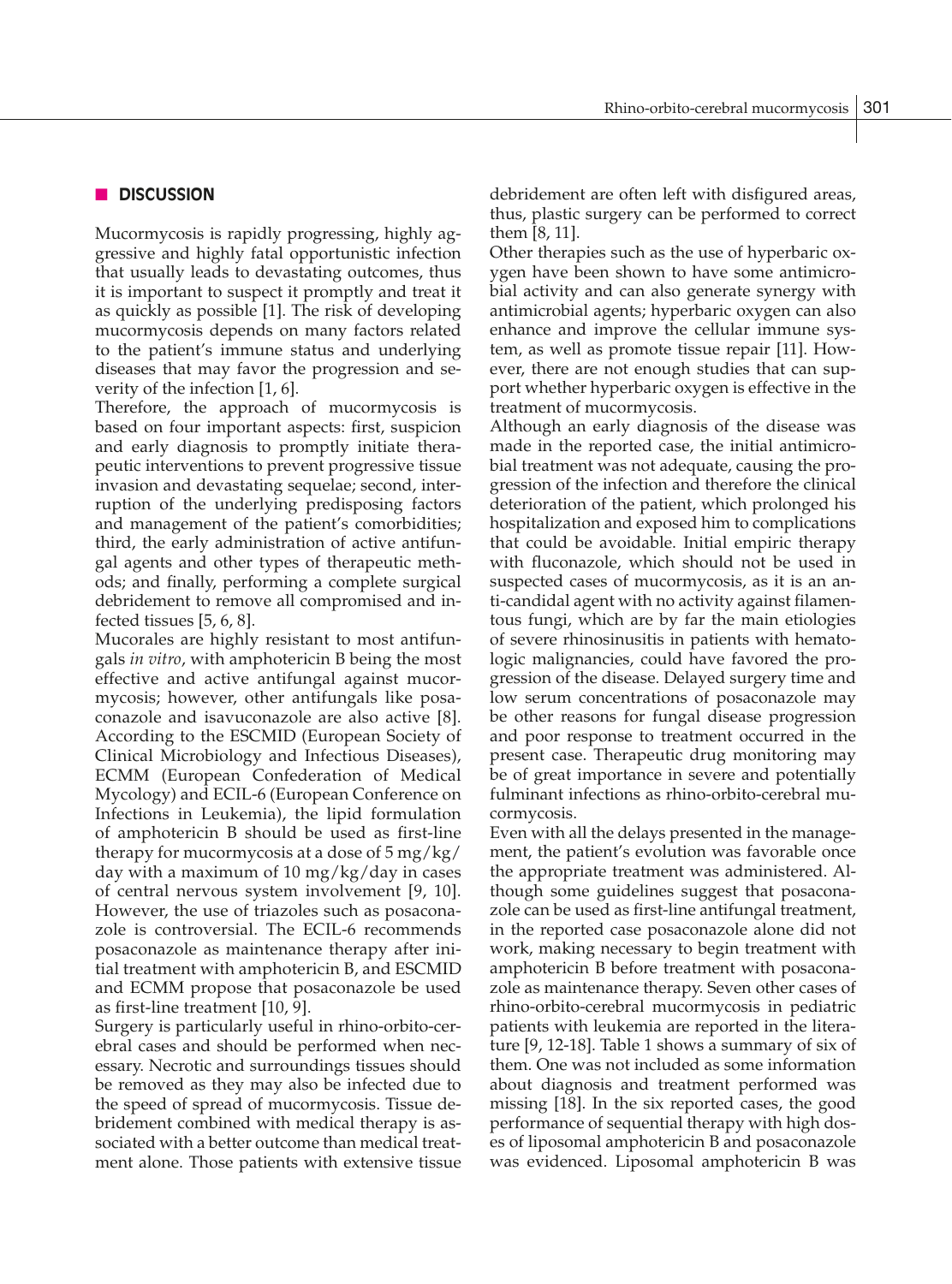used as first-line antifungal, and posaconazole alone as maintenance therapy or combined with amphotericin B as first-line treatment. Surgery was necessary in all cases [19].

This is the first reported case of rhino-orbito-cerebral mucormycosis due to *Actinomucor elegans* in a pediatric patient with leukemia. It was previously reported in a 5-year-old patient with acute lymphoblastic leukemia, however, in this case an invasive pulmonary mucormycosis was developed [20].

In conclusion, the diagnosis and treatment of mucormycosis remain a challenge. The clinical presentation is nonspecific, and when it becomes apparent, the infection usually has a significant extension and tissue involvement, being too late to manage it only with antifungal treatment. Treatment of mucormycosis includes management of underlying factors, administration of antifungal active agents, surgical intervention and various complementary therapies that contribute to improvement. Although amphotericin B and posaconazole are effective antifungal therapies, they must be administered with care considering disease progression in mind to hasten patient improvement.

#### **Declaration of competing interest**

The authors have no conflicts of interest to disclose in relation to this work.

#### **Funding**

This research did not receive any specific grant from funding agencies in the public, commercial, or not-for-profit sectors.

## **Ethical statement**

No individually identifiable patient information has been revealed in this article. The study procedure was done according with the Helsinki Declaration. The patient's consent was obtained through the Free and Informed Consent Form.

#### **Authors contribution**

CC Abril Rincón and J Amuruz Arancibia wrote the draft manuscript; MC Prada-Avella and A Suárez attended the patient; CR Silva-Ramos wrote the original manuscript. All authors read, revised critically and approved the final manuscript. All authors meet the ICMJE authorship criteria.

## n **REFERENCES**

[1] Farmakiotis D, Kontoyiannis DP. Mucormycoses. *Infect Dis Clin North Am*. 2016; 30 (1), 143-63. doi: 10.1016/j.idc.2015.10.011.

[2] Kontoyiannis DP, Marr KA, Park BJ, et al. Prospective surveillance for invasive fungal infections in hematopoietic stem cell transplant recipients, 2001-2006: overview of the Transplant-Associated Infection Surveillance Network (TRANSNET) Database. *Clin Infect Dis*. 2010; 50 (8), 1091-100. doi: 10.1086/651263.

[3] Pagano L, Caira M, Candoni A, et al. The epidemiology of fungal infections in patients with hematologic malignancies: the SEIFEM-2004 study. *Haematologica*. 2006; 91 (8), 1068-75.

[4] Nagalli S, Kikkeri NS. Mucormycosis in COVID-19: A systematic review of literature. *Infez Med*. 2021; 4, 504-12. doi: 10.53854/liim-2904-2.

[5] Lewis RE, Kontoyiannis DP. Epidemiology and treatment of mucormycosis. *Future Microbiol*. 2013; 8 (9), 1163-75. doi: 10.2217/fmb.13.78.

[6] Petrikkos G, Skiada A, Lortholary O, Roilides E, Walsh TJ, Kontoyiannis DP. Epidemiology and clinical manifestations of mucormycosis. *Clin Infect Dis*. 2012; 54 (1), S23-S34. doi: 10.1093/cid/cir866.

[7] Pui CH, Campana D, Pei D, et al. Treating childhood acute lymphoblastic leukemia without cranial irradiation. *N Engl J Med*. 2009; 360 (26), 2730-41. doi: 10.1056/ NEJMoa0900386.

[8] Skiada A, Lass-Floerl C, Klimko N, Ibrahim A, Roilides E, Petrikkos G. Challenges in the diagnosis and treatment of mucormycosis. *Med Mycol*. 2018; 56 (1), 93- 101. doi: 10.1093/mmy/myx101.

[9] Cornely OA, Arikan-Akdagli S, Dannaoui E, et al. ES-CMID and ECMM joint clinical guidelines for the diagnosis and management of mucormycosis 2013. *Clin Microbiol Infect*. 2014; 20 (3), 5-26. doi: 10.1111/1469-0691.12371.

[10] Tissot F, Agrawal S, Pagano L, et al. ECIL-6 guidelines for the treatment of invasive candidiasis, aspergillosis and mucormycosis in leukemia and hematopoietic stem cell transplant patients. *Haematologica*. 2017; 102 (3), 433-44. doi: 10.3324/haematol.2016.152900.

[11] Brunet K, Rammaert B. Mucormycosis treatment: Recommendations, latest advances, and perspectives. *J Mycol Med*. 2020; 30 (3), 101007. doi: 10.1016/j.mycmed.2020.101007.

[12] Almannai M, Imran H, Estrada B, Siddiqui AH. Successful treatment of rhino-orbital mucormycosis with posaconazole and hyperbaric oxygen therapy. *Pediatr Hematol Oncol*. 2013; 30 (3), 184-6. doi: 10.3109/08880018.2013.770587.

[13] Cofré F, Villarroel M, Castellón L, Santolaya ME. Tratamiento exitoso de una mucormicosis rinocerebral persistente en un paciente pediátrico durante el debut de una leucemia aguda. *Rev Chilena Infectol*. 2015; 32 (4), 458-63. doi: 10.4067/S0716-10182015000500015.